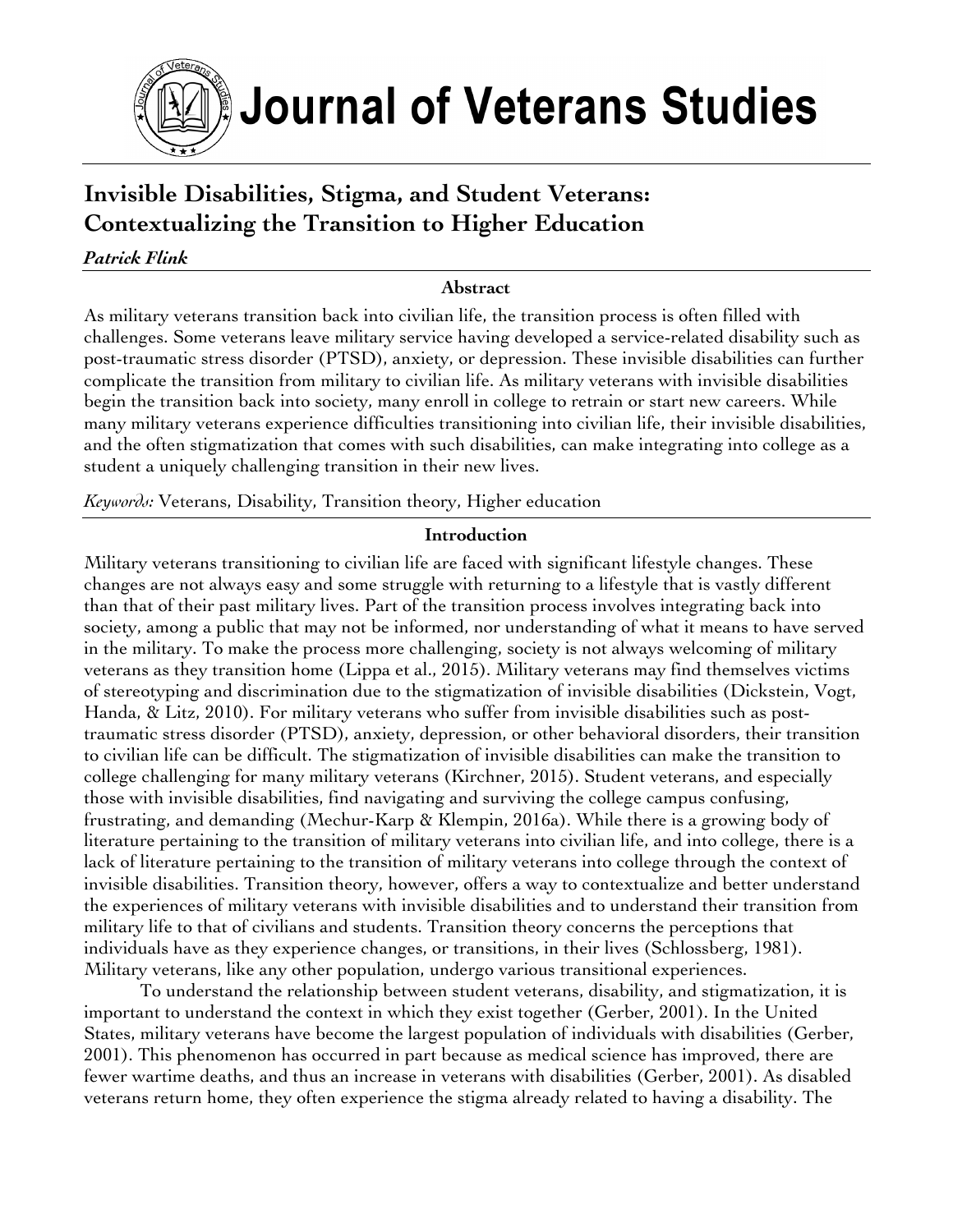public's attitudes toward military service-members has changed over time within the context of each past wartime (Hitt et al., 2015). Yet each military conflict is unique, resulting in different disability and stigmatization experiences for military veterans (Campbell & Riggs, 2015). Some disabilities are invisible, hidden beneath the surface, and are not always easily recognizable to others. Mental illnesses, learning disorders, PTSD, and other non-physical disabilities are examples of such invisible disabilities, and many of these are stigmatized by the public (Rudstam, Strobel Gower, & Cook, 2012).

As military veterans transition from the service to civilian life, many enroll in higher education. Currently an estimated 800,000 student veterans attend institutions of higher education in the United States (Kapell et al., 2017). Community colleges enroll the largest number of veterans of all institution types, with an estimate at about 43% (Jones, 2017; Mechur-Karp & Klempin, 2016a; Mechur-Karp & Klempin, 2016b). Community colleges are ideal for student veterans, given the diverse range of support services available for nontraditional learners (Durosko, 2017; Jones, 2017; Mechur-Karp & Klempin, 2016a). A college education can provide veterans with opportunities at improving existing skills, or gaining new ones to make the transition to civilian life less challenging (Mechur-Karp & Klempin, 2016a). While the transition process is already uniquely challenging for many veterans (Lippa et al., 2015; Sciullo, 2017), those with invisible disabilities find it particularly challenging as they transition to, and participate in, higher education. The stigmatization of disability often follows veterans as they transition to civilian life (Rudstam et al., 2012), and into higher education. Given that there is a growing body of scholarly literature pertaining to student veterans (Albright, Fletcher, Pelts, & Taliaferro, 2017; Pelts & Albright, 2015; Vacchi, Hammond, & Diamond, 2017), there exist opportunities to expand literature pertaining to the discussion of student veterans and invisible disabilities (Gerber, 2001; Jones, 2017). Because many veterans experience invisible disabilities such as PTSD, anxiety, depression, and other mental health issues, there is a need to better understand student veterans within the context of invisible disabilities and stigma.

## **Transition Theory**

Schlossberg's (1981) transition theory concerns individuals and their perceptions as they experience changes, or *transitions*, in their lives. Some change can be obvious, such as birth of a child, a graduation, or death in family, while others can be subtle such as losing aspirations to attend college or to exercise (Schlossberg, 1981). Schlossberg (1981) stated that transitions:

…can be said to occur if an event or non-event results in a change in assumptions

about oneself and the world and thus requires a corresponding change in one's behavior and relationships. (p. 5)

Transitions can be anticipated or expected events (such as marriage or retirement), while others can be unanticipated or unpredicted events (loss of a loved one or loss of a job) (Anderson, Goodman, & Schlossberg, 2012; Schlossberg, 1981). Transitions can be viewed as occurring in stages, whether over the course of days, months, or even years, requiring an individual to learn her or his new role, which often takes time and acclimation (Anderson et al., 2012). Schlossberg (1981) identified four major factors related to how individuals cope with transitions: a) *Situation*—what the transition is, or what is happening; b) *Self*—the individual experiencing the transition; c) *Support*—the availability of services to help the individual experiencing the transition; and, d) *Strategies*—how the person copes with the transition.

While transitions themselves are contextually unique, so too are the individuals who experience them. Individuals vary in how they experience, perceive, and respond to the world around them, and this is especially true when it comes to transitions (Anderson et al., 2012). A transition such as a change in career may be perceived positively by one individual but negatively by another.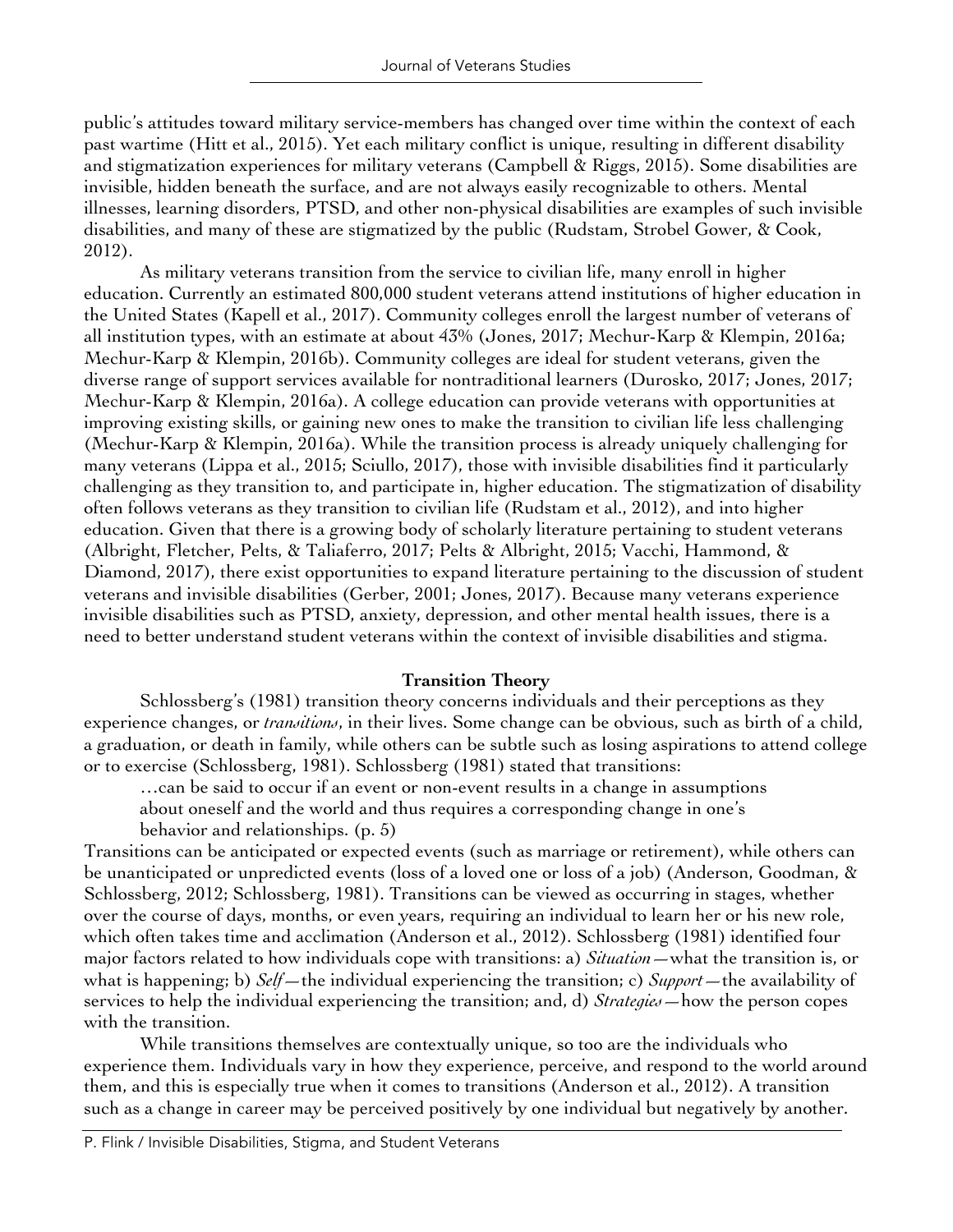Therefore, an examination of the individual experiencing the transition is critical in understanding the transition experience. Transition theory not only aims to help understand individuals and the transitions they experience, but also their adaption to such transitions. Adaption to transition:

…is a process during which an individual moves from being totally preoccupied with the transition to integrating the transition to his or her life. (Schlossberg, 1981, p. 7) Military veterans, like other populations, have unique transition experiences as they move from the military into civilian life, and then into being a college student.

#### **Veterans and Disability**

To better contextualize the transition experiences of student veterans into college, it is important to first understand the historical context which helps shape their experiences. Firstly, the factor of *self* within transition theory, concerns the individual experiencing the transition. Each individual exists as a separate entity, with personality traits, emotions, experiences, and perspectives that are unique to him or her. While the transition itself is important to explore, the individual is equally important to understand when examining transition experiences. Student veterans with invisible disabilities are a unique population, and so too are their transition experiences. Thus, it is necessary to understand the context that shapes the experiences and lives of student veterans with invisible disabilities as they transition to college. Context shape individuals' lives and context affects how individuals perceive and cope with transitions (Anderson et al., 2012).

Disability, and the stigmatization of disability, among military veterans has evolved over time, changing with the trends in both society and warfare. It is important to consider each period of war differently to better understand how the stigmatization of invisible disabilities has evolved. Each military conflict is unique, including the injuries (both physical and mental) experienced by servicemembers, the public's reception of returning service-members, and the transition experiences of military veterans to civilian life (Campbell & Riggs, 2015; Williams & Uomoto, 2012). Mental health issues such as anxiety, depression, and PTSD, have become common among military veterans in current years, and have become the second most common diagnoses among military veterans (Campbell & Riggs, 2015; Lippa et al., 2015 Rodrigues et al., 2014).

World War I (WWI) marked the first time that mental health issues during war were debated on an international level (Linden, Hess, & Jones, 2012). As more service-members began to experience mental health issues as a result of their combat experiences, an intense international dialogue regarding the causes of those mental health issues ensued (Linden et al., 2012). Researchers investigated whether mental health issues were a result of physical trauma to the brain, were a result of traumatic experiences, or were some combination of the two (Linden et al., 2012). The term *shell shock* was used to denote service-members who experienced a variety of mental health issues (Linden et al., 2012; Williams & Uomoto, 2012), one of which would later become known as PTSD. Shell shock was first used during the WWI period to describe mental health issues that could not be explained with the absence of physical injuries (Williams & Uomoto, 2012). World War II (WWII) also significantly affected service-members' mental health (LaVerda et al., 2006), and many of the same mental health issues among service-members that were seen in WWI were prevalent during and after WWII. A change in terminology—*battle fatigue, combat stress, combat exhaustion,* and *war neuroses*—came about as attempts to better understand psychological disorders related to war (Williams & Uomoto, 2012). Prior to 1980, PTSD and its symptoms were referred to as *combat fatigue* (Langer, 2011). Exploring the prevalence of PTSD during WWII is quite difficult because the official diagnosis had not been established until 1980 (Langer, 2011). However, the variety of other terms used to describe symptoms related to PTSD were prevalent among returning veterans from the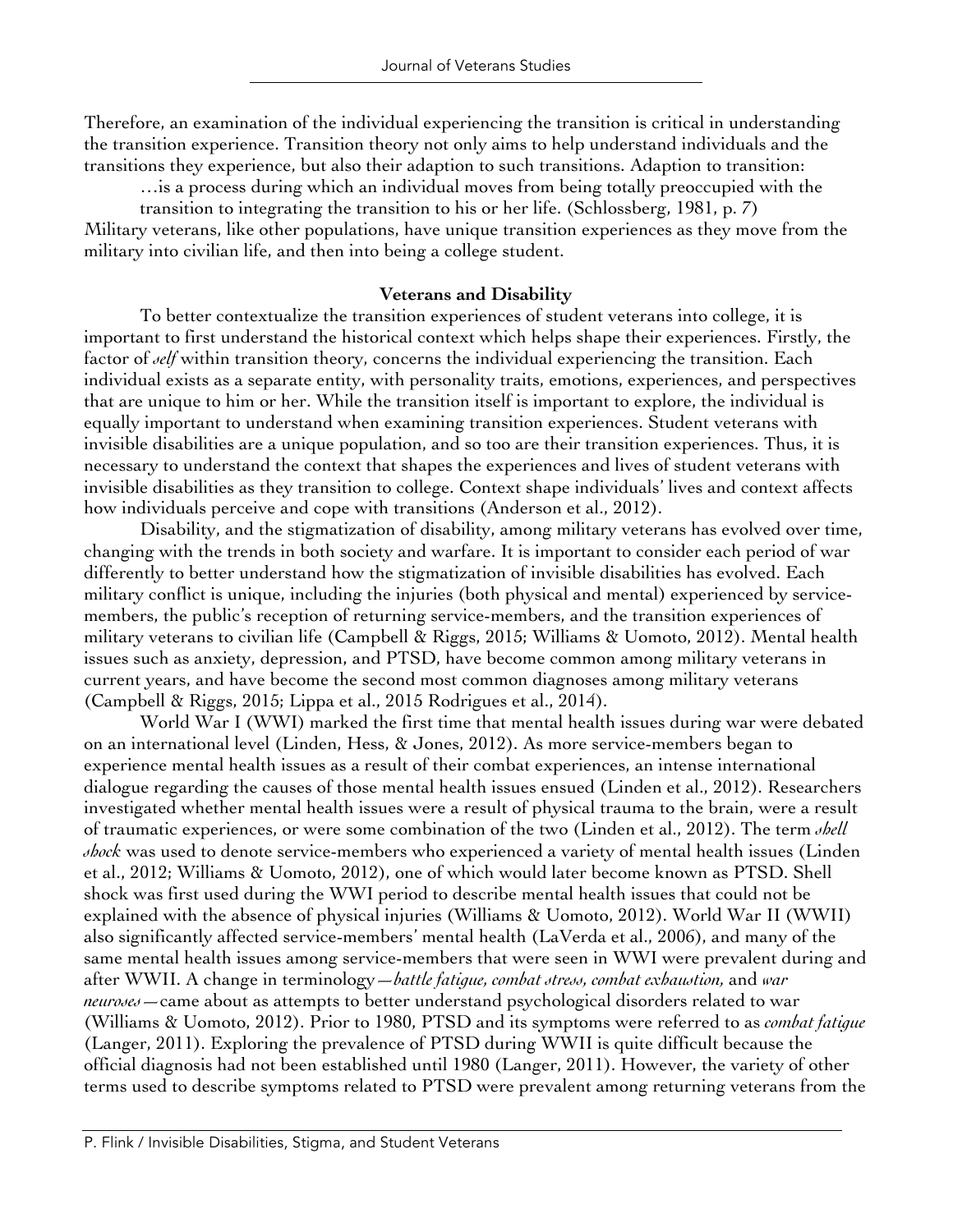WWII era. Unlike the Vietnam era, WWII veterans may have downplayed the symptoms related to PTSD. PTSD appeared to manifest later in life for some WWII veterans (Langer, 2011).

Vietnam veterans experienced societal opposition when they returned home, making the transition into civilian life challenging, exacerbating the effects of mental health issues (Campbell & Riggs, 2015). Notwithstanding, Vietnam veterans who had experienced mental health issues were more likely to experience depression and alcohol or substance abuse (Williams & Uomoto, 2012). This group of veterans also found difficulty in obtaining and maintaining steady work, typically had lower income, and struggled with maintaining social support networks (Williams & Uomoto, 2012). Due to their mental health issues, Vietnam veterans were more likely to damage and lose their social support structures, such as spouses, family, and friends. The unwelcoming public that resulted from the stigmatization of veterans with mental health issues further damaged Vietnam veterans' postmilitary service experiences (Campbell & Riggs, 2015). Thus, the unwelcoming nature of the public created transitional barriers for returning Vietnam veterans, further complicating an already challenging process.

The wars in Iraq and Afghanistan are unique conflicts as well, differing significantly from previous military operations. Over 2 two million service-members have participated in military operations in Iraq and Afghanistan (Campbell & Riggs, 2015; Rodrigues, et al., 2014). Between 2001 and 2009, a little over one million service-members have separated from the military, adding to the number of military veterans in the United States (Campbell & Riggs, 2015). It is estimated that between 17%−19% of Iraq and Afghanistan veterans experience mental health issues (Campbell & Riggs, 2015). Other research suggests that up to one-third of service-members returning from Iraq and Afghanistan experience mental health issues or other cognitive difficulties (Hitt et al., 2015). Unlike Vietnam veterans, service-members returning from the wars in Iraq and Afghanistan have encountered a more welcoming and supportive public. However, veterans still find themselves faced with stigmatizing views from the public regarding their service and invisible disabilities. PTSD has become a familiar term when describing mental illnesses related to military veterans involved in the wars in Iraq and Afghanistan. With the increased attention on the health and post-service care of veterans, PTSD has become increasing familiar to not only the military, but to the public as well. López, Springer, and Nelson (2016) stated that an individual with PTSD has:

…experienced, witnessed, or confronted an event, or history of events that involved actual or certain death, serious injury, or injury to the physical integrity of self and others, and the person's response included intense fear, helplessness, or horror. The person experiences PTSD when the experience results in reexperiencing the trauma through recurring thoughts, dreams, and feelings; efforts to avoid the stimulus associated with the trauma such as feelings of detachment, a sense of shattered future, efforts to control thoughts, feelings, and activities associated with the trauma, and avoiding people, places, and activities that recall the trauma.  $(p. 144)$ 

PTSD is a highly stigmatized disability that often negatively affects student veterans (Kirchner, 2015; Rudstam et al., 2012). It is estimated that 14% of veterans from Iraq and Afghanistan display symptoms related to PTSD (Kirchner, 2015). Other research puts veterans with PTSD at a much higher number, somewhere around 44% of returning veterans (Campbell & Riggs, 2015). Despite the differences in numbers, the public tends to believe that higher numbers of veterans have PTSD (Kirchner, 2015). The perception that most military veterans have some form of a mental health issue is prevalent among the public, which in turn adds to the experiences of stereotyping and stigmatization of student veterans in the classroom (Kirchner, 2015).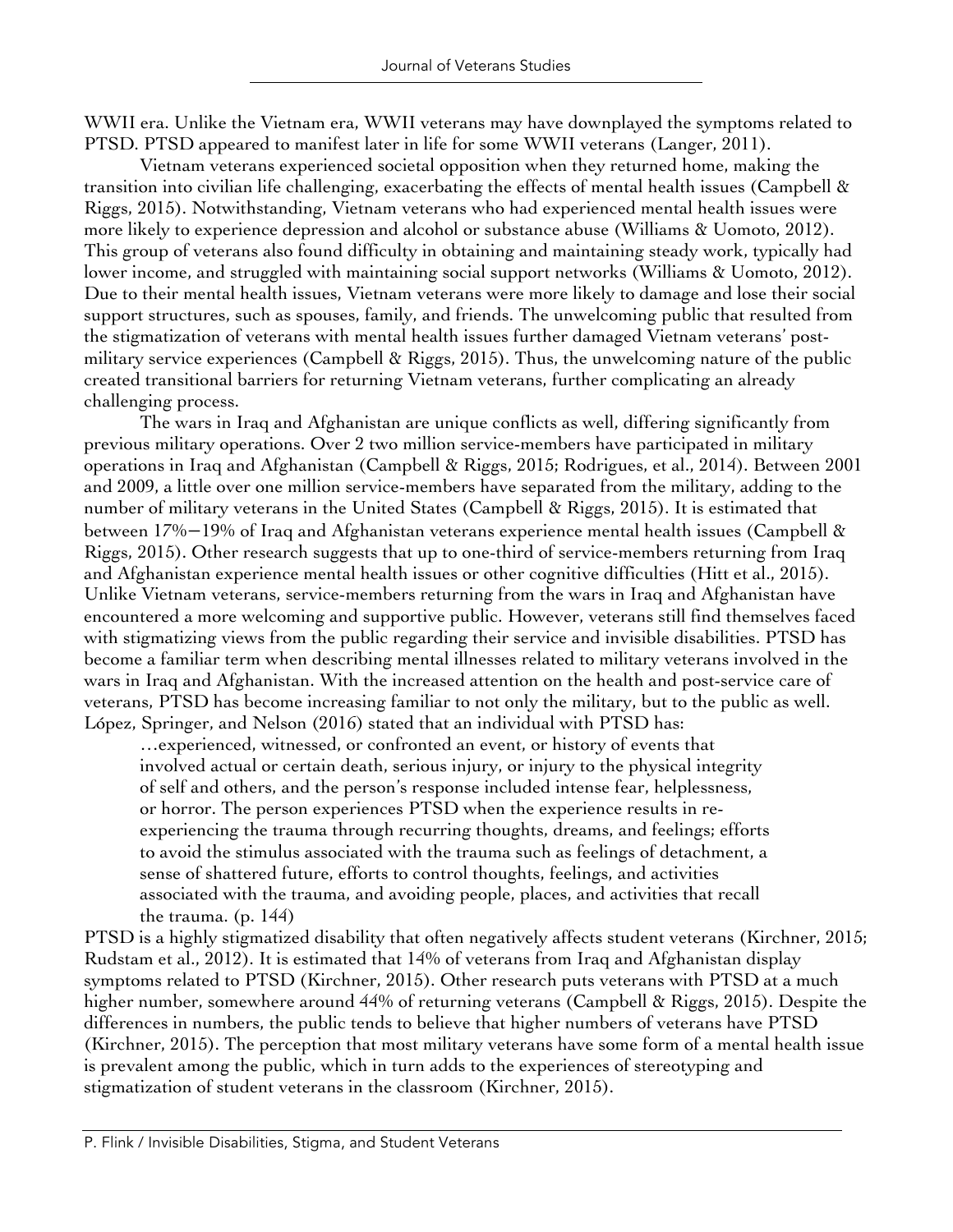## **Stigma and Invisible Disabilities**

The *situation* factor within transition theory concerns what is actually happening, the transition, and the individual experiencing the transition (Schlossberg, 1981). Within the situation factor, the various stressors are assessed. As student veterans transition into college, they may experience the negative effects of being stigmatized, and that stigmatization is a stressor related to their transitional experiences. While not all student veterans experience combat, or have invisible disabilities, many are still susceptible to being stigmatized due to their military service. For those student veterans who have served in combat, those experiences can lead not only to psychological trauma, but also to social isolation and dislocation (LaVerda, Vessey, & Waters, 2006) due to stereotypes and stigmatization. It is imperative to understand disability stigma as it pertains to student veterans.

There are two types of stigma: public stigma and self-stigma (Dickstein et al., 2010; Rodrigues et al., 2014). Public, or external, stigma is a term often used to refer to the stigmatization of mental health issues (Dickstein et al., 2010; Harris et al., 2015). Public stigma of mental illness is a result of the public's reactions as a result of common stereotypes (Harris et al., 2015). Individuals with mental health issues can be negatively perceived by the public, and thus individuals with mental health issues attempt to avoid being perceived in such a manner (Dickstein et al., 2010). Rodrigues et al. (2014) defined public stigma as:

…a negative public reaction toward a group of people who possess

a negatively viewed trait that often results in prejudice, limiting job, housing, and other opportunities essential for recovery. (p. 130)

Negative beliefs about individuals with mental health issues persist, especially beliefs regarding social avoidance and the dangerousness of such individuals (Mittal et al., 2013). Military veterans often experience such stigma. While there has been an increase in public support for veterans, there has not been a decrease in stigma related to military service (Rodrigues et al., 2014).

Unlike public stigma, wherein individuals treat other individuals based upon negative beliefs, self-stigma occurs when individuals believe in the stereotypes and negative beliefs of others (Dickstein et al., 2010). Self-stigma can also be referred to as internal stigma (Harris et al., 2015). Rodrigues et al. (2014) defined self-stigma as:

…an internalized negative reaction that results from being a member of a

stigmatized group. The consequence is shame due to a general pessimism that

demoralizes individuals and decreases both self-esteem and self-efficacy. (p. 130) Individuals who experience self-stigma fall victim to the stereotypes they encounter from the public—they internalize those stereotypes and apply the beliefs to themselves (Mittal et al, 2013). Individuals may experience shame, withdrawal, or loneliness (Harris et al., 2015). This is especially true regarding the stigmatization of mental health issues. Individuals who fall victim to self-stigma can experience further mental health problems as a result (Harris et al., 2015). Mittal et al. (2013) further stated that to:

… experience self-stigma, one must (a) be aware of the stereotype(s) associated with a stigmatized group (e.g., people with mental illness are weak); (b) agree with them (e.g., people with mental illness are actually weak); and (c) apply the

stereotypes to one's self (e.g., Because I have mental illness, I must be weak) (p. 87). Disability status can affect self-stigma (Harris et al., 2015). Individuals receiving disability benefits are more likely to experience self-stigma (Harris et al., 2015). Military veterans, like the general public, are prone to believe in disability stereotypes. Some veterans believe that individuals who have served in the military are more vulnerable to experiencing complex issues related to mental illnesses and the stigmatization of such illnesses (Rodrigues et al., 2014). While veterans believe they are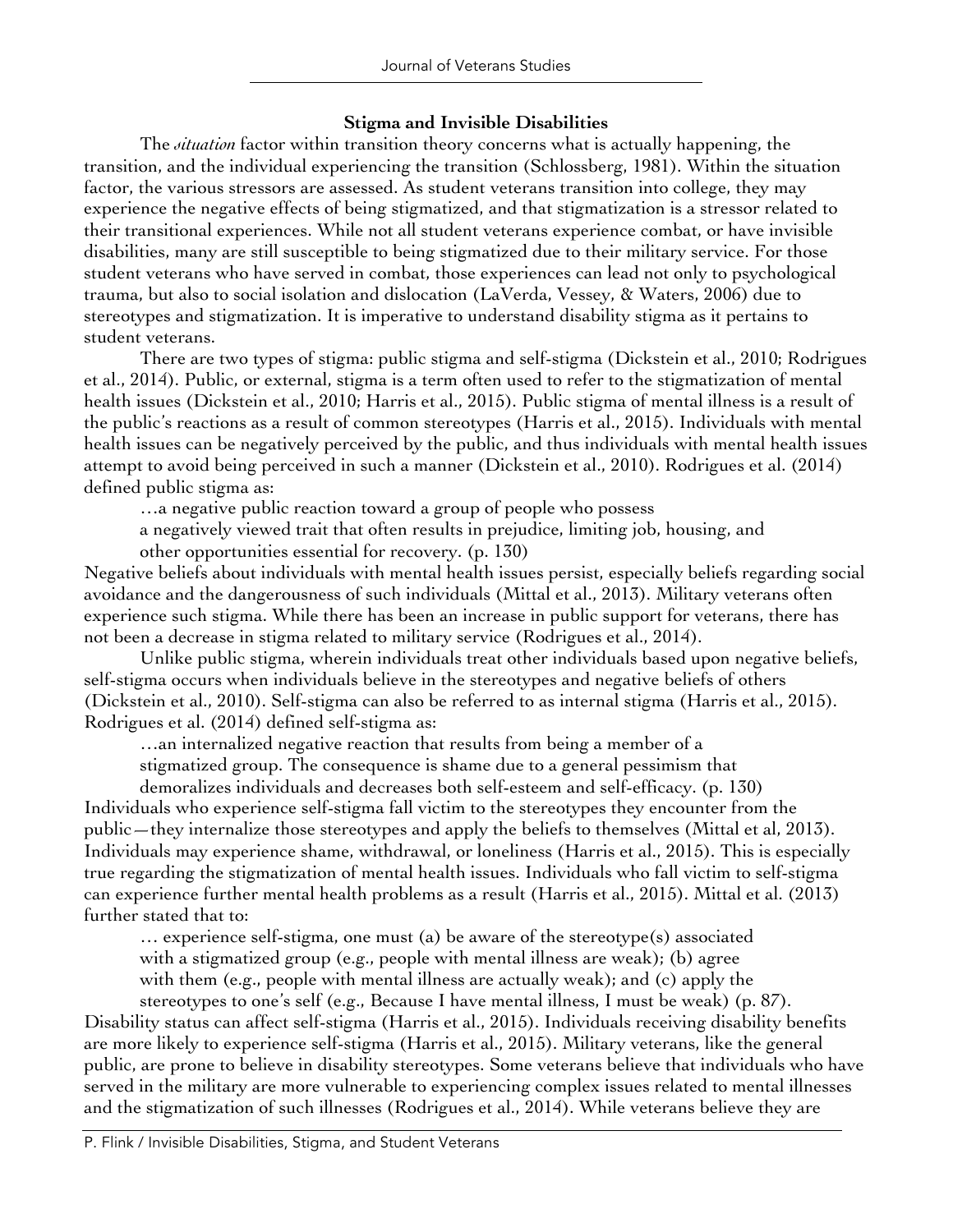strong individuals, having depression significantly detracts from those beliefs, allowing one to feel weak and inadequate (Dickstein et al., 2010; Rodrigues et al., 2014). Some veterans also believe that the public not only stigmatizes veterans and their disabilities, but also that the public believes that veterans are responsible for the disabilities they obtained through their military service (Mittal et al., 2013).

## **Transition and Higher Education**

Schlossberg (1981) stated that individuals undergo a *role change* as part of the *situation* variable of transition theory. As military veterans transition into civilian life, and into college, they undergo a significant role change. Adapting to civilian life is challenging for many student veterans, and the transition to college is often equally difficult (Durosko, 2017; Jones, 2017; Kirchner, 2015). The move from a highly structured lifestyle, to that of a civilian and student, brings with it numerous obstacles such as feeling out of place or isolated on campus (Campbell & Riggs, 2015; Durosko, 2017; Hitt et al., 2015; Kapell et al., 2017; Jones, 2017; Osborne, 2014). Military culture is characterized by clear direction, organization, and regulation, and transitioning to a world of multiple choices, ambiguity, and freedom can be daunting, confusing, and frustrating for some student veterans (Durosko, 2017; Jones, 2017; Kapell et al., 2017). These transitional challenges set student veterans apart from their nonmilitary student peers (Hitt et al., 2015). This transition can be more challenging for student veterans who have experienced combat (Jones, 2017).

Some research suggests that student veterans struggle more than others. Like other student populations in higher education, student veterans face both familiar, and unique challenges such as being the first in their families to attend college (Kapell et al., 2017; Mechur-Karp & Klempin, 2016a). Similar to their peers, student veterans also face the challenges of balancing work, life, school, and other, non-academic responsibilities (Hitt et al., 2015; Mechur-Karp & Klempin, 2016a; Osborne, 2014). However, student veterans also experience challenges unique to themselves (Hitt et al., 2015; Kirchner, 2015; Mechur-Karp & Klempin, 2016a), such as differentiated treatment from others on campus due to stereotypes and stigma related to the military and disability. Student veterans are twice as likely to have a disability as nonmilitary students (Hitt et al., 2015). Many of those disabilities represented by student veterans are invisible—emotional, cognitive, or sensory (Hitt et al., 2015). Some student veterans feel like an invisible population (Osborne, 2014). Disability and stigma play a role in the transitioning experiences of student veterans on campus. Feeling stigmatized for an invisible disability only adds to the challenges that student veterans face while in college.

Veterans are a unique group of students on campus whose military and life experiences bring both challenges and rewards (Kapell et al., 2017). Student veterans' experiences, discipline, and work ethic can add to their academic success (Osborne, 2014). However, student veterans as a population continue to struggle academically (López et al., 2016). Student veterans may feel that they more prepared for college, and have helpful skills, that other college students may not have (Hitt et al., 2015; Jones, 2017; Mechur-Karp & Klempin, 2016a). Student veterans may have higher levels of maturity compared to their nonveteran peers on campus, and many demonstrate higher levels of focus and may be more goal-oriented compared to other student populations (Durosko, 2017; Jones, 2017). Student veterans contribute a lot to the classroom—they have worked in diverse environments, have discipline, teamwork, and they are resilient and self-confident (Jones, 2017; Osborne, 2014). However, some student veterans may feel the loss of camaraderie after having left the military (Osborne, 2014), adding to the challenge of transitioning into the social aspects of student life and contributing within the classroom.

Outlined within the transition theory framework, the *support* variable concerns the help and assistance available to individuals in transition. For student veterans with invisible disabilities,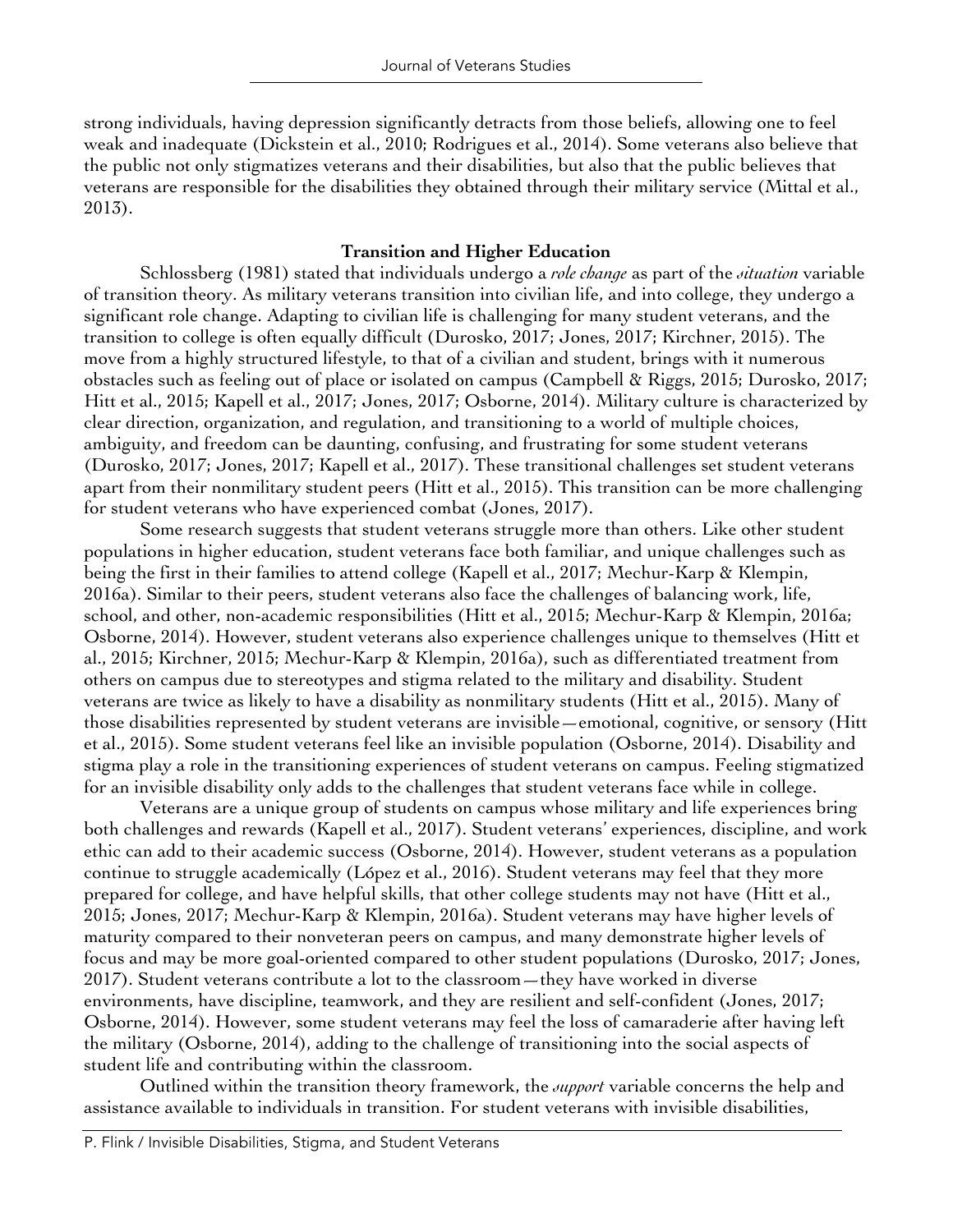support comes in a variety of forms on campus. Student veterans can receive support from their college's veteran services office, faculty, and through social engagement with other veterans on campus. Student veterans have found increasing support on campus from veteran organizations and veteran resource centers (Durosko, 2017; Kirchner, 2015). It is estimated that 94% of two-year institutions have veteran services offices on campus, or a designated veteran support staff member (Mechur-Karp & Klempin, 2016a). Institutions that lack a veteran services office, or a designee, make it difficult for student veterans to navigate the educational system as well as their educational benefits (Mechur-Karp & Klempin, 2016a). Student veterans with disabilities may feel misunderstood by their peers, faculty, and college staff (Osborne, 2014). Roughly 84% of veterans believe that the public does not understand the problems they face, and 71% of the public agrees with that sentiment (Kirchner, 2015). Some research suggests that student veterans felt that institutions are not prepared to assist veterans (Hitt et al., 2015). It is important to note that student veterans are transitioning into environments that do not understand them (Kirchner, 2015), and veteran services and disability services offices can help students overcome the challenges of not being understood. Student veterans who feel unsupported by their institutions are less likely to engage with their teachers and their peers than non-veteran students (Osborne, 2014).

Veteran services offices on campus act like one-stop shops for student veterans, often filling in as a chain of command so to speak, a support network, and a social structure (Durosko, 2017; Kirchner, 2015). These veteran services offices are sources of valuable information for both oncampus and off-campus needs (Mechur-Karp & Klempin, 2016a). Student veterans often find comfort in being able to connect with other student veterans at the resource center (Durosko, 2017; Kirchner, 2015). Participating in veteran services office activities can help student veterans avoid the us-versus-them attitude, and help to overcome feelings of isolation (Kirchner, 2015; Osborne, 2014). The disability services office also provide much-need support for student veterans, both with academic accommodations and counseling services. The *strategies* factor within transition theory concerns how individuals cope with their transitions. For student veterans, their participation and interest with the veteran services on campus help alleviate some of the challenges associated with transitioning from the military to college. Thus, the inclusion of a veteran services office on college campuses is crucial for successful transitions for student veterans.

#### **Conclusion**

The purpose of this paper was to provide a theoretical context for better understanding student veterans and how the stigmatization of invisible disabilities can affect their transitional experiences on campus. Disability and stigma have been an inherent aspect of war and the lives of post-service military veterans. The stigmatization of invisible disabilities creates challenges for veterans as they transition into civilian and student life. Student veterans have become a unique population of students on college and university campuses, and worthy of research and improved understanding (Pelts & Albright, 2015).

There are still opportunities at expanding scholarly literature pertaining to student veterans, their college transition experiences, and the effects of the stigmatization of invisible disabilities. There will be an ever-present population of student veterans with invisible disabilities on college campuses, and the number of student veterans on campus is expected to increase in the coming years (Kirchner, 2015; Pelts & Albright, 2015). As this increase in student veterans continues, there is an urgent need to not only better understand student veterans' experiences within higher education, but to also understand how to best serve and support their academic, emotional, social, and psychological needs as they transition to college (Durosko, 2017). Future research could focus on investigating what role colleges and universities play in the transition experiences of student veterans with disabilities.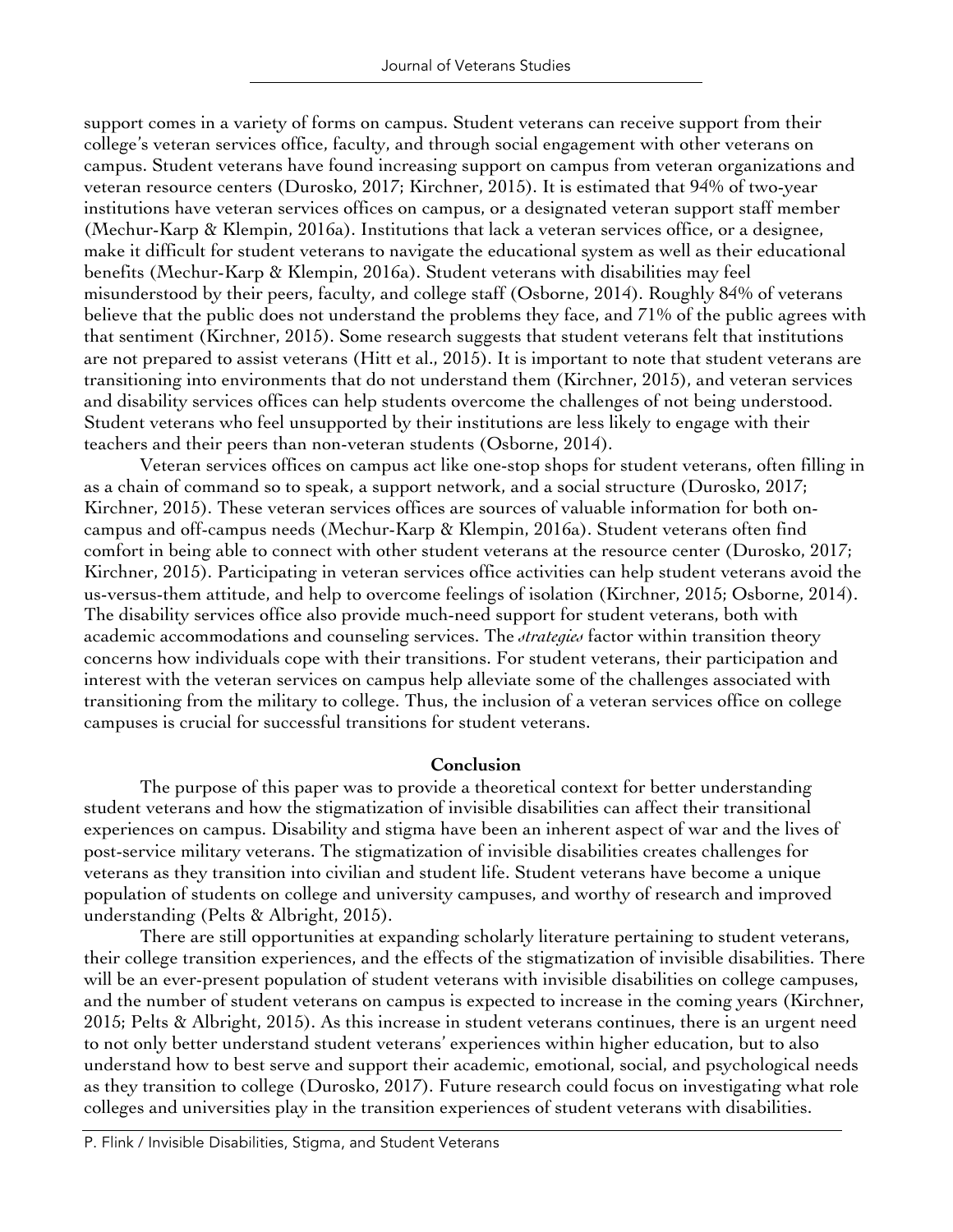Institutional policies and procedures are components of the transition process for student veterans and are thus worthy of investigation. It is unknown as to what effect institutions have on student veterans' transition experiences. Other future work could focus on qualitative research regarding the transition experiences of student veterans. Qualitative research may help illuminate the lived experiences of student veterans as they transition from military life to higher education as a civilian. A qualitative approach would allow for an in-depth understanding of how student veterans with disabilities transition to college as told through their own voices.

As with other disability research, the philosophy of *nothing about us without us* should also be extended to student veterans with invisible disabilities. Finally, research could focus on exploring what types of campus support services would best assist student veterans successfully transition to college while also serving to mitigate the effects of stigmatization, stereotyping, and discrimination as a result of their invisible disabilities. Aside from the campus veteran services office, other support services such as the disability services office, may play a role in how student veterans experience campus through their transitions. Improving the understanding of the transition experiences of student veterans on campus is critical if they are to be better served. Like other marginalized populations on campus, student veterans face their own unique challenges. An increased understanding of student veterans with invisible disabilities will undoubtedly lead to an improvement in services and support systems on campus, specifically related to supporting incoming veterans with disabilities on campus. An increased understanding may also aid in developing future transition support programs within the military that prepare outgoing service members with coping strategies related to the stigmatization of being a veteran with a disability on campus.

## **References**

- Albright, D. L., Fletcher, K. L., Pelts, M. D., & Taliaferro, L. (2017). Use of college mental health services among student veterans. *Best Practices in Mental Health, 13*(1), 65–79.
- Anderson, M. L., Goodman, J., & Schlossberg, N. K. (2012). *Counseling adults in transition: Linking Schlossberg's theory with practice in a diverse world.* New York, NY: Springer Publishing Company.
- Campbell, R., & Riggs, S. A. (2015). The role of psychological symptomatology and social support in the academic adjustment of previously deployed student veterans. *Journal of American College Health, 63*(7), 473–481. doi:10.1080/07448481.2015.1040408
- Dickstein, B. D., Vogt, D. S., Handa, S., & Litz, B. T. (2010). Targeting self-stigma in returning military personnel and veterans: A review of intervention strategies. *Military Psychology, 22*, 224–236. doi:10.1080/08995600903427399
- Durosko, H. (2017). Five ways to support veteran transfer students. *Journal of College Admission,*  (235), 42–43.
- Gerber, D. A. (2001, Spring). Disabled veterans and public welfare policy: Comparative and transnational perspectives. *Transnational Law & Contemporary Problems* (11), 77–91.
- Harris, J. I., Farchmin, L., Stull, L., Boyd, J., Schumacher, M., & Drapaiski, A. L. (2015). Predication of changes in self-stigma among veterans participating in partial psychiatric hospitalization: The role of disability status and military cohort. *Psychiatric Publication Journal, 38*(2), 179–185. doi:10.1037/prj0000118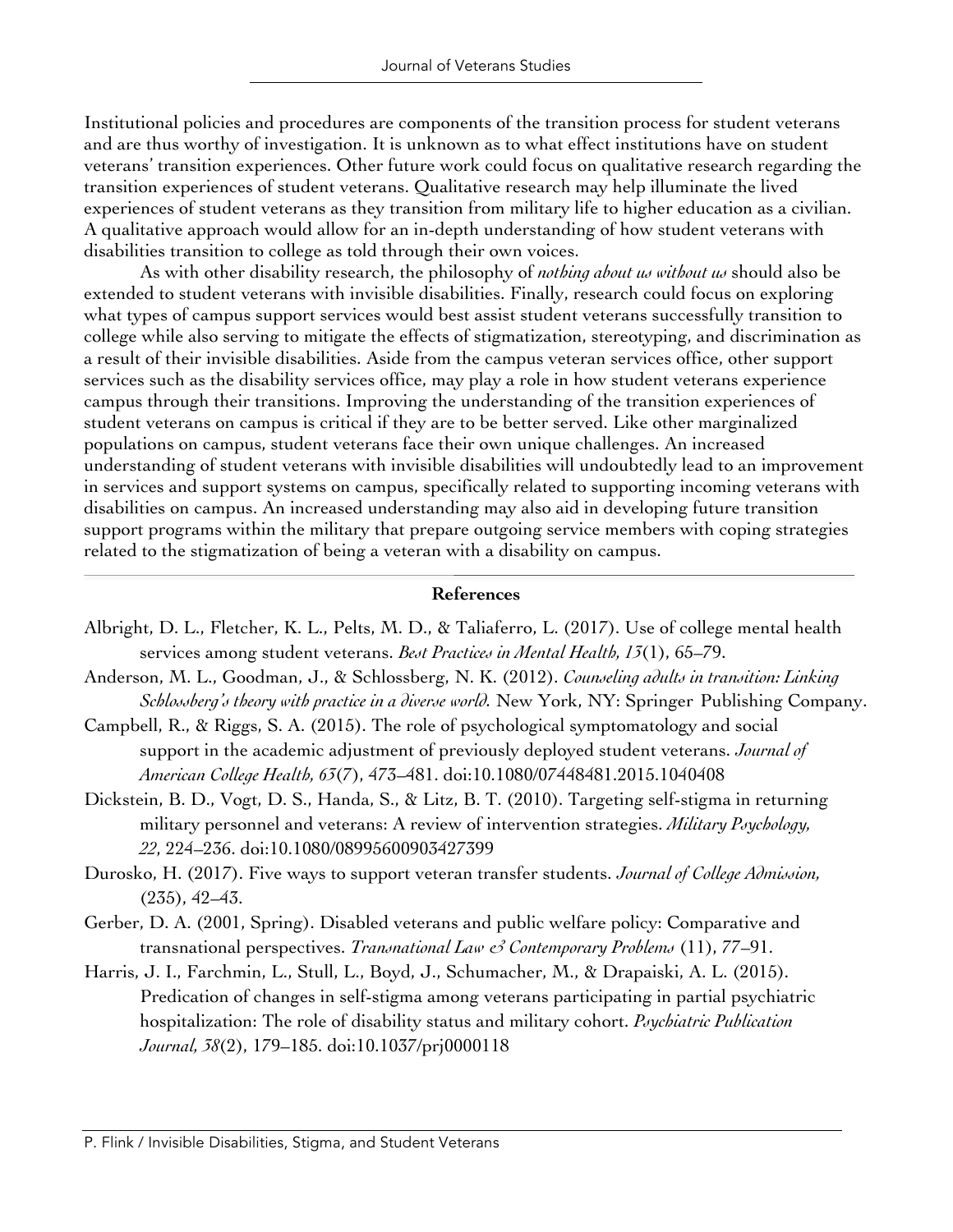- Hitt, S., Sternberg, M., MacDermid-Wadsworth, S., Vaughan, J., Carlson, R., Dansie, E., & Mohrbacher, M. (2015). The higher education landscape for US student service members and veterans in Indiana. *Higher Education, 70*, 535–550. doi:10.1007/s10734-014-9854-6
- Jones, K. C. (2017). Understanding transition experiences of combat veterans attending community college. *Community College Journal of Research and Practice, 41*(2), 107–123. doi:10.100/10668926.2016.1163298
- Kapell, J., Boersma, J., DeVita, J., & Parker, M. (2017). Student veterans' participation in highimpact practices: Veterans' experiences at three institutions of higher education in southeastern North Carolina. *Journal of Veterans Studies, 2*(1), 29–49.
- Kirchner, M. J. (2015). Supporting student veteran transition to college and academic success. *Adult Learning, 26*(3), 116–123. doi:10.1177/10451595155838313
- Langer, R. (2011). Combat trauma, memory, and the World War II veteran. *War, Literature & The Arts: An International Journal of the Humanities, 23*(1), 50–58.
- LaVerda, N., Vessey, A., & Waters, W. F. (2006). Use of the veterans history project to assess World War II veterans' perceptions of military experiences and health. *Military Medicine, 171*(11), 1076–1082.
- Linden, S., Hess, V., & Jones, E. (2012). The neurological manifestations of trauma: Lessons from World War I. *European Archives of Psychiatry & Clinical Neuroscience, 262*(3), 253–264. doi:10.1007/s00406-011-0272-9
- Lippa, S. M., Fonda, J. R., Fortier, C. B., Amick, M. A., Kenna, A., Milberg, W. P., & McGlinchey, R. E. (2015). Deployment-related psychiatric and behavioral conditions and their association with functional disability in OEF/OIF/OND veterans. *Journal of Traumatic Stress, 28*(1), 25–33. doi:10.1002/jts.21979
- López, O. S., Springer, S. B., & Nelson, J. B. (2016). Veterans in the college classroom. *Adult Learning, 27*(4), 143–151. doi:10.1177/1045159515601825
- Mechur-Karp, M., & Klempin, S. (2016a). Improving student services for military veterans. *Community College Research Center*. Retrieved from http://ccrc.tc.columbia.edu/ publications/improving-student-services-for-military-veterans.html
- Mechur-Karp, M., & Klempin, S. (2016b). Supporting military veteran students: Early lessons from Kohlberg prize recipients. *Community College Research Center.* Retrieved from http://ccrc.tc.columbia.edu/publications/supporting-military-veteran-students-earlylessons-kohlberg.html
- Mittal, D., Drummond, K. L., Blevins, D., Curran, G., Corrigan, P., & Sullivan, G. (2013). Stigma associated with PTSD: Perceptions of treatment seeking combat veterans. *Psychiatric Rehabilitation Journal, 36*(2), 86–92. doi:10.1037h0094876
- Osborne, N. J. (2014). Student veteran discussion panels: Deconstructing the traumatized veteran stigma on campus. *About Campus, 19*(2), 24–29. doi:10.1002/abc21153
- Pelts, M. D., & Albright, D. L. (2015). An exploratory study of student service members/veterans' mental health characteristics by sexual orientation. *Journal of American College Health, 63*(7), 508–512. doi:10.1080/07448481.2014.947992